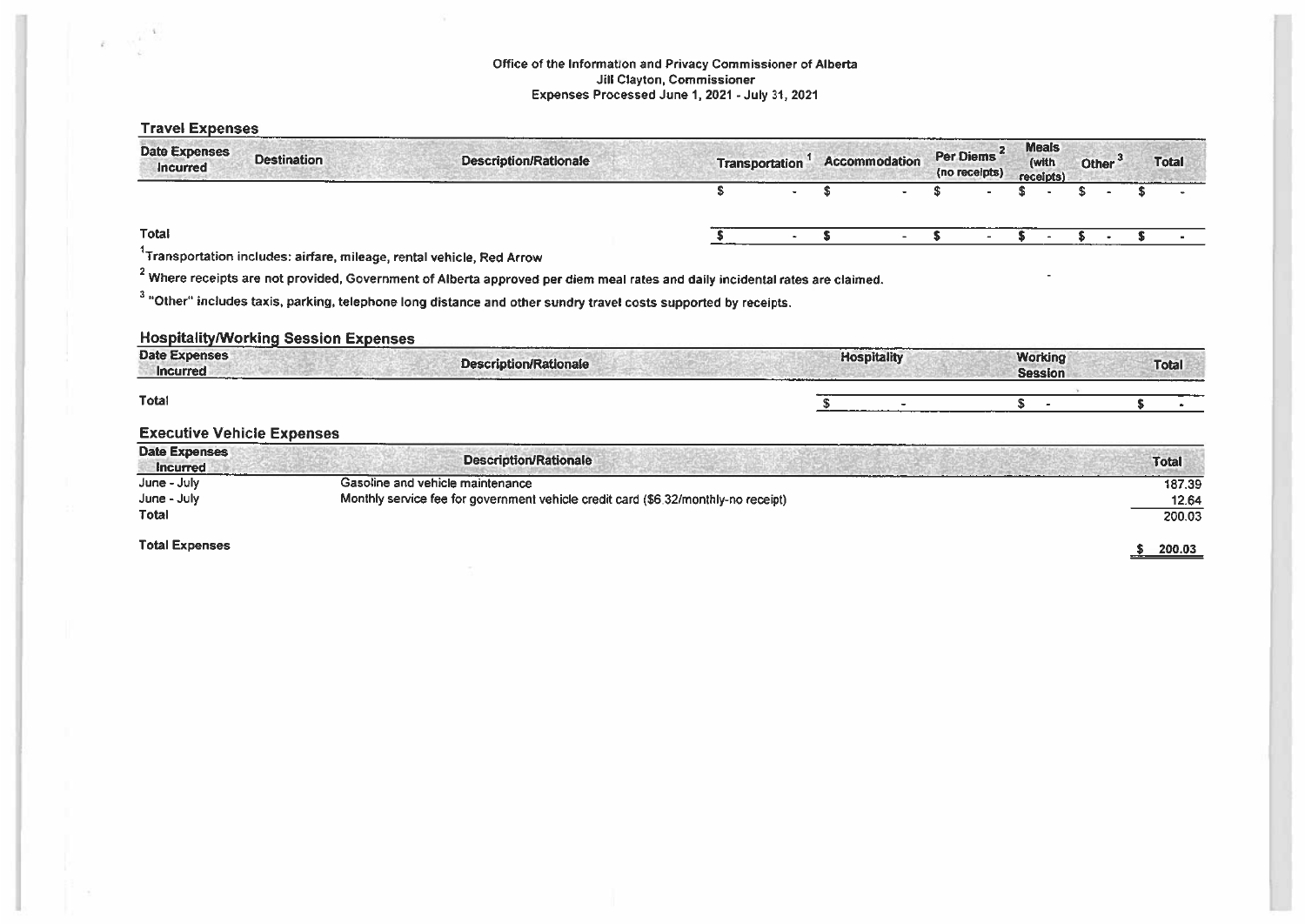PETRO CHINOR VOID JUV SIREET EDIONTON ALBEBTA **158.185**  $(780) - 423 - 1429$ 

0885609321 GST #: PC015766: 028598601 PAYPOINT: 028598601 **TERMINAL: 028598652** INUOICE NO: 188424

11:56  $2021 - 05 - 29$ 

 $\overline{2}$ **PUMP PLUS** 44.227L AT \$1.339/L

FUEL SALES \$ 59.22

 $$2.82$ GST INCLUDED

\$59.22 TOTAL

ARI-GOUT OF \$59.22

TYPE: PURCHASE

ARI-GOUT OF \*\*\*\*\*\*\*\*\*\*\* 27933 **ODONETER:** 845178 AUTH #: 185424 SYSTRACE:

APPROUED THANK YOU

 $--$  IMPORTANT  $--$ RETAIN THIS COPY FOR YOUR RECORDS - CUSTOMER'S COPY -

GIUE US YOUR FEEDBACK. CHANCE TO WIN FREE GAS FOR A YEAR! PETRO-CANADA.CA/HERO

**YOU COULD HAUE** EARNED 443 PETRO-POINTS. REDEEM POINTS FOR FREE GAS & MORE. **JOIN TODAY - IT'S** FAST, FREE AND EASY. UISIT PETRU POINTS CON TO SIGH UP.

59.22  $\frac{49.7764e}{9.4564e}$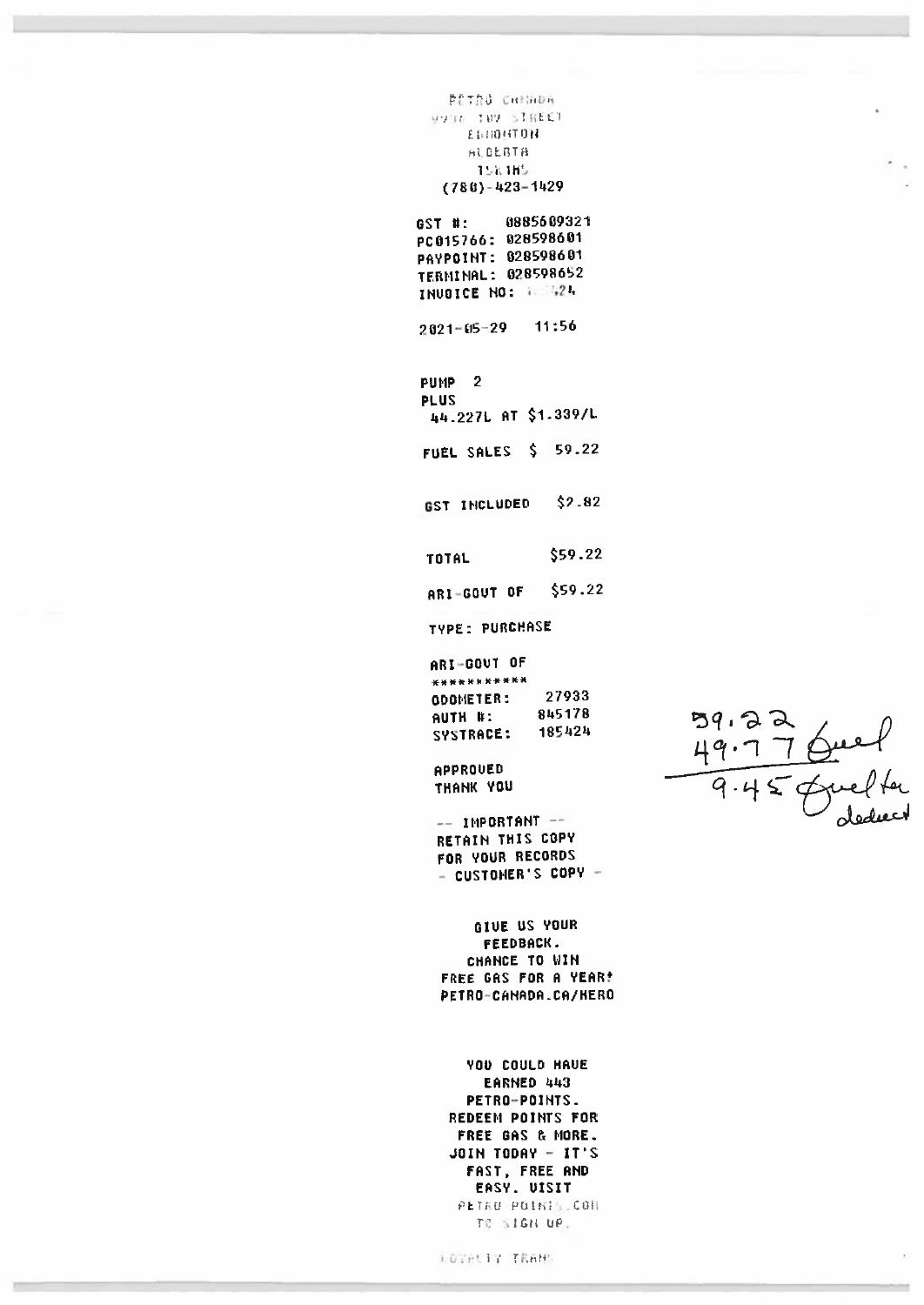PETRO CHIRACH IBR: LALGARY TH EDIDNION **ALBERTA T6J5X8**  $(788)-434=2188$ GST #: 888837606 PC 027726: 023674401 PAYPOINT: 023674401 TERMINAL: 023674452 INVOICE NO: W  $5\nu$  $2021 - 07 - 08$  $11:16$ PUMP<sub>2</sub> REGULAR 43.375L AT \$1.269/L FUEL SALES \$ 55.04 GST INCLUDED  $$2.62$  $fud \cosh \frac{455.04}{45.91}$ <br>dero get  $\frac{-9.13}{45.91}$ **TOTAL** \$55.04 ARI-GOUT OF \$55.04 TYPE: PURCHASE ARI-GOUT OF \*\*\*\*\*\*\*\*\*\*\* ODOMETER: ZYTTTAU TH #: 456888 SYSTRACE: 045485 **APPROVED** THANK YOU -- IMPORTANT --RETAIN THIS COPY FOR YOUR RECORDS - CUSTOMER'S COPY -**YOU COULD HAVE** EARNED 434 PETRO-POINTS. REDEEM POINTS FOR FREE GAS & MORE. JOIN TODAY IT'S FAST, FREE AND EASY. DOWNLOAD THE PETRO-CANADA APP

TO JOIN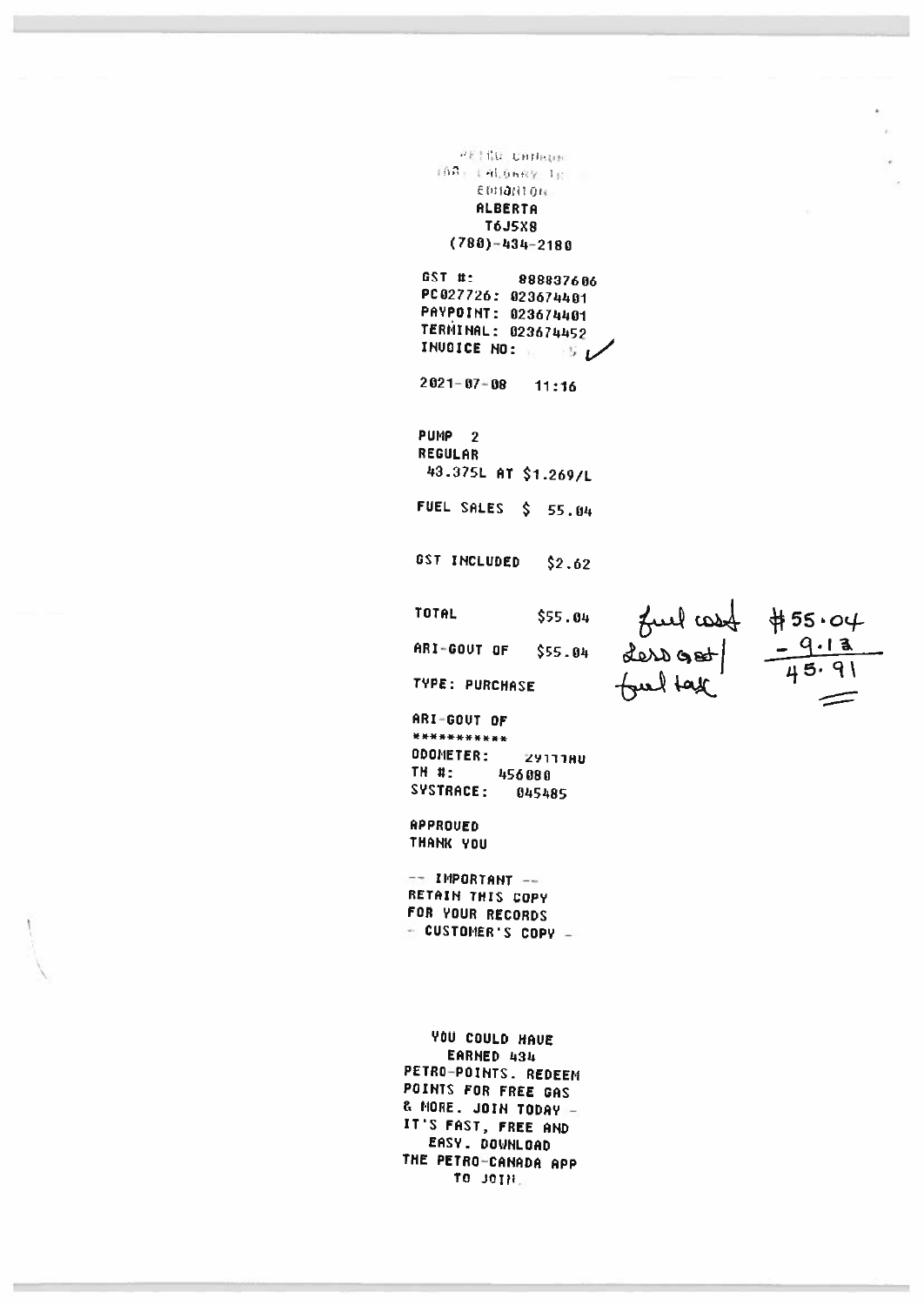$\begin{array}{ccccc} \textbf{E}^{-1}\textbf{S}^{(1)} & \textbf{H} & \textbf{G} \\ \textbf{Q} & \textbf{H} & \textbf{G}\textbf{H} & \textbf{I} & \textbf{I} \end{array}$  $\ddot{\cdot}$  $2K\log\log n$  bound a ALBERTA T GMOS O  $(403) - 946 - 4923$ 

838442929P  $SST$ #: PC122486: 027785001 PAYFOINT: 027785001 TERMINAL: 027785854 INUOICE NO:

 $2821 - 07 - 14$ 13:49

PUMP<sub>1</sub> REGULAR 34.246L AT \$1.339/L FUEL SALES \$ 45.86

 $$2.18$ GST INCLUDED

\$45.86

**TOTAL** 

ARI-GOUT OF \$45.86

TYPE: PURCHASE

ARI-GOUT OF \*\*\*\*\*\*\*\*\*\*\* 2958/HU ODOMETER: 833705 TH #: SYSTRACE: 012851

APPROUED THANK YOU

 $-- 11$ **PORTANT**  $--$ RETAIN THIS COPY FOR YOUR RECORDS - CUSTOMER'S COPY -

GIVE US YOUR FEEDBACK. CHANCE DO WIN FREE GAS 7 A YEAR! PETRO-CANADA CA/HERO

**YOU COULD HAVE** EARNED 343 PETRO-POINTS. REDEEN POINTS FOR FREE GAS & MORE. JOIN TODAY -IT'S FAST, FREE AND EASY. DOWNLOAD THE PETRO-CANADA APP

the search and

Fuel cost #45.86<br>fess bothered - 38.55